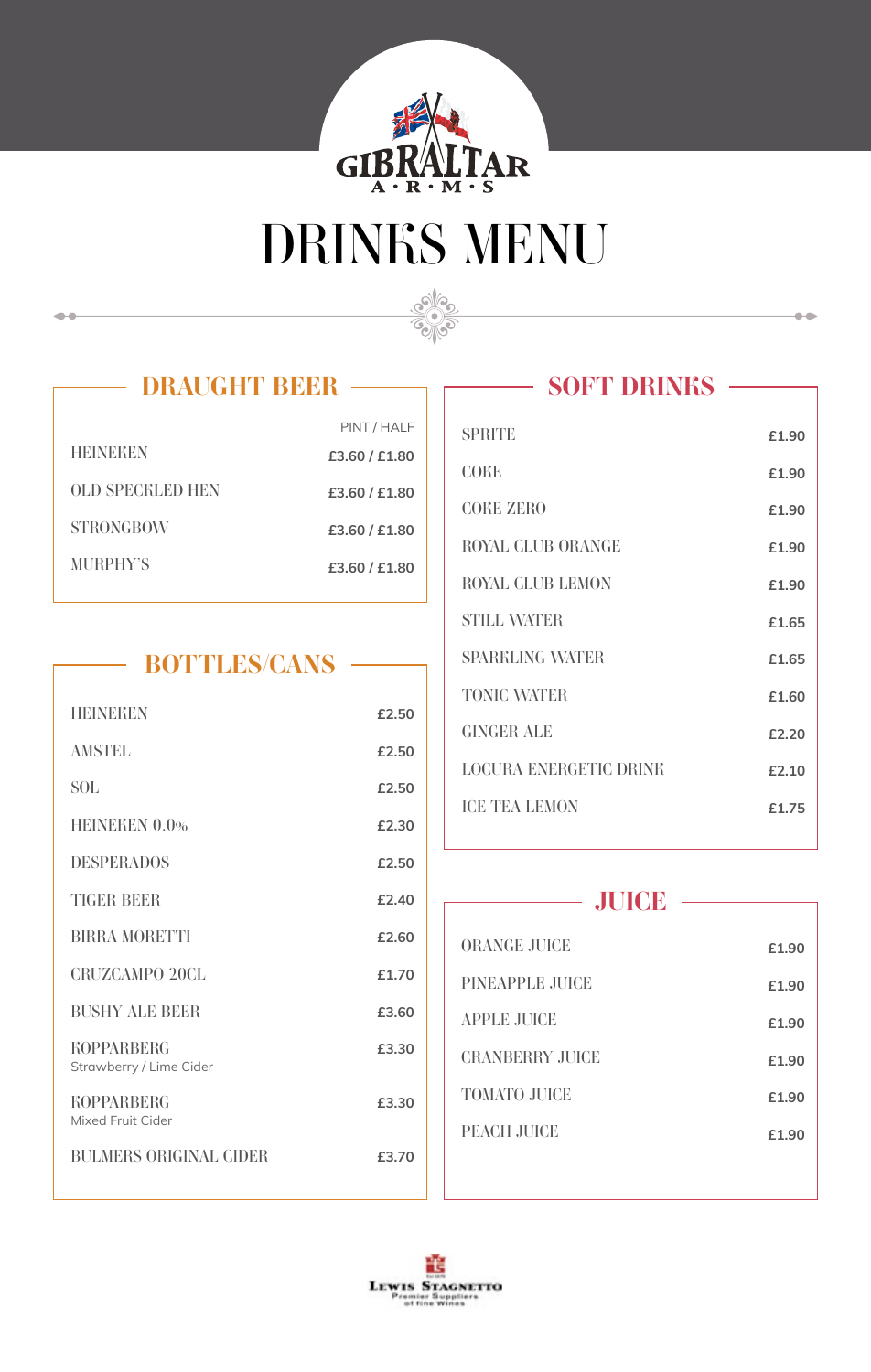

| <b>JUGS</b> |  |  |
|-------------|--|--|
|             |  |  |
| £7.95       |  |  |
| £9.95       |  |  |
| £8.95       |  |  |
|             |  |  |
|             |  |  |
| £2.50       |  |  |
| £2.50       |  |  |
| £3.00       |  |  |
|             |  |  |

| <b>LIQUORS</b>             |       |
|----------------------------|-------|
| <b>MALIBU</b>              | £2.70 |
| TIA MARIA                  | £2.70 |
| <b>BAILEYS</b>             | £2.70 |
| <b>AMARETTO</b>            | £2.70 |
| <b>SAMBUCA MOLINARI</b>    | £2.70 |
| LICOR <sub>43</sub>        | £2.70 |
| <b>BASARANA - PACHARAN</b> | £2.70 |
| <b>ANIS</b>                | £2.70 |
| <b>TEQUILA RANCHITOS</b>   | £2.70 |
| <b>PONCHE</b>              | £2.70 |
| PASTIS 51                  | £2.70 |

| $-$ SPIRITS $-$                   |       |
|-----------------------------------|-------|
|                                   |       |
| <b>ESPLENDIDO- SPANISH BRANDY</b> | £2.50 |
| <b>TERRY CENTENARIO</b>           | £2.50 |
| <b>TEACHERS - WHISKEY</b>         | £2.50 |
| <b>SCOTTISH LEADER WHISKEY</b>    | £2.50 |
| <b>J&amp;B WHISKEY</b>            | £2.50 |
| <b>TOMINTOUL WHISKEY</b>          | £3.50 |
| <b>J&amp;B RESERVE WHISKEY</b>    | £3.50 |
| <b>JIM BEAM - BURBON WHISKEY</b>  | £3.00 |
| <b>TULLAMORE DEW</b>              | £3.50 |
| FINLANDIA VODEA                   | £2.50 |
| <b>RIVES PINK</b>                 | £2.50 |
| <b>RIVES</b>                      | £2.50 |
| <b>BOMBAY SAPPHIRE</b>            | £2.70 |
| <b>MOMBASA GIN</b>                | £3.20 |
| HAVANA CLUB - WHITE RUM           | £3.00 |
| HAVANA CLUB - DARE RUM            | £3.00 |
| <b>LEGENDARIO</b>                 | £2.50 |
| <b>ARCHERS</b>                    | £2.50 |
| <b>SOUTHERN COMFORT</b>           | £2.50 |
| <b>WARNERS</b>                    | £6.10 |
|                                   |       |

| RBD WNB             |                |
|---------------------|----------------|
|                     |                |
|                     | GLASS / BOTTLE |
| CORONA DE ARAGON    | £3.25 / £13.50 |
| FAUSTINO VII        | £3.75 / £15.00 |
| PINNA FIDELIS ROBLE | £3.75 / £15.00 |
|                     |                |

# - WHITE WINE -

|                                          | <b>GLASS / BOTTLE</b> |
|------------------------------------------|-----------------------|
| <b>CORONA DE ARAGON</b>                  | £3.25 / £13.50        |
| <b>PINOT GRIGIO</b>                      | £3.75 / £15.00        |
| MOMMESSIN SAUVIGNON BLANC £3.75 / £15.00 |                       |

| <b>ROSE WINE</b>  |                       |  |
|-------------------|-----------------------|--|
|                   |                       |  |
|                   | <b>GLASS / BOTTLE</b> |  |
| CORONA DE ARAGON  | £3.50 / £13.50        |  |
| <b>FAUSTINO V</b> | £3.75 / £15.00        |  |
|                   |                       |  |

### *SPARKLING WINE*

|                                 | <b>GLASS / BOTTLE</b> |
|---------------------------------|-----------------------|
| BOTTEGA PROSECCO 20CL           | £5,00/                |
| <b>CHEVALIER BLANC DE BLANC</b> | £3.25 / £15.00        |

# *BAR SNACKS*

| <b>SALTED NUTS</b> | 90 <sub>p</sub> |
|--------------------|-----------------|
| DRY ROASTED NUTS   | 90 <sub>p</sub> |
| <b>CRISPS</b>      | £1.00           |
| <b>SCONES</b>      | f1.50           |
|                    |                 |

# *FRESHLY GROUND DELTA COFFEE*

|                            | REGULAR / LARGE |
|----------------------------|-----------------|
| <b>WHITE COFFEE</b>        | £1.70/£1.90     |
| <b>BLACK COFFEE</b>        | £1.70 / £1.90   |
| <b>WHITE DECAFF COFFEE</b> | £1.70 / £1.90   |
| <b>BLACK DECAFF COFFEE</b> | £1.70 / £1.90   |
| <b>ESPRESSO</b>            | £1.70 / £1.90   |
| <b>AMERICANO</b>           | £1.70 / £1.90   |
| <b>CAPPUCCINO</b>          | £1.70 / £1.90   |
| <b>CAFÉ LATTE</b>          | £1,80 / £2,00   |
| <b>CORTADO</b>             | £1.70 / £1.90   |
| <b>CAFE MOCHA</b>          | £1.80 / £2.00   |
|                            |                 |

### *GROUND COFFEE BLENDED WITH HOT CHOCOLATE*

| WHITE CHOCOLATE MOCHA                             | £2.00 |
|---------------------------------------------------|-------|
| MINT MOCHA                                        | £2.00 |
| <b>CARAMEL COFFEE</b>                             | £2.00 |
| VANILLA COFFEE                                    | £2.00 |
| <b>HAZELNUT COFFEE</b>                            | £2.00 |
| HOT CHOCOLATE<br>choice of classic, dark or white | £2.00 |

| <b>Fancy it cold?</b> Try it as a blended ice drink! |                 |
|------------------------------------------------------|-----------------|
| <b>EXTRA SHOT OF COFFEE</b>                          | 70 <sub>p</sub> |
| <b>CREAM</b>                                         | 20 <sub>p</sub> |
|                                                      |                 |

*CAKE & TEA OR COFFEE* **£5.50** *CAKE DEAL* Available from 3pm until 5pm

| <b>SPECIALITY TEAS</b>                                             |       |
|--------------------------------------------------------------------|-------|
| Famous British PG Tips Tea<br>certified by the Rainforest Alliance |       |
| <b>SPECIAL INFUSION TEAS</b>                                       | £1.75 |
| Fruits of the forest                                               |       |
| l emon                                                             |       |
| Peppermint                                                         |       |
| Camomile                                                           |       |
| Decaffeinated Tea                                                  |       |
| Green Tea                                                          |       |
|                                                                    |       |